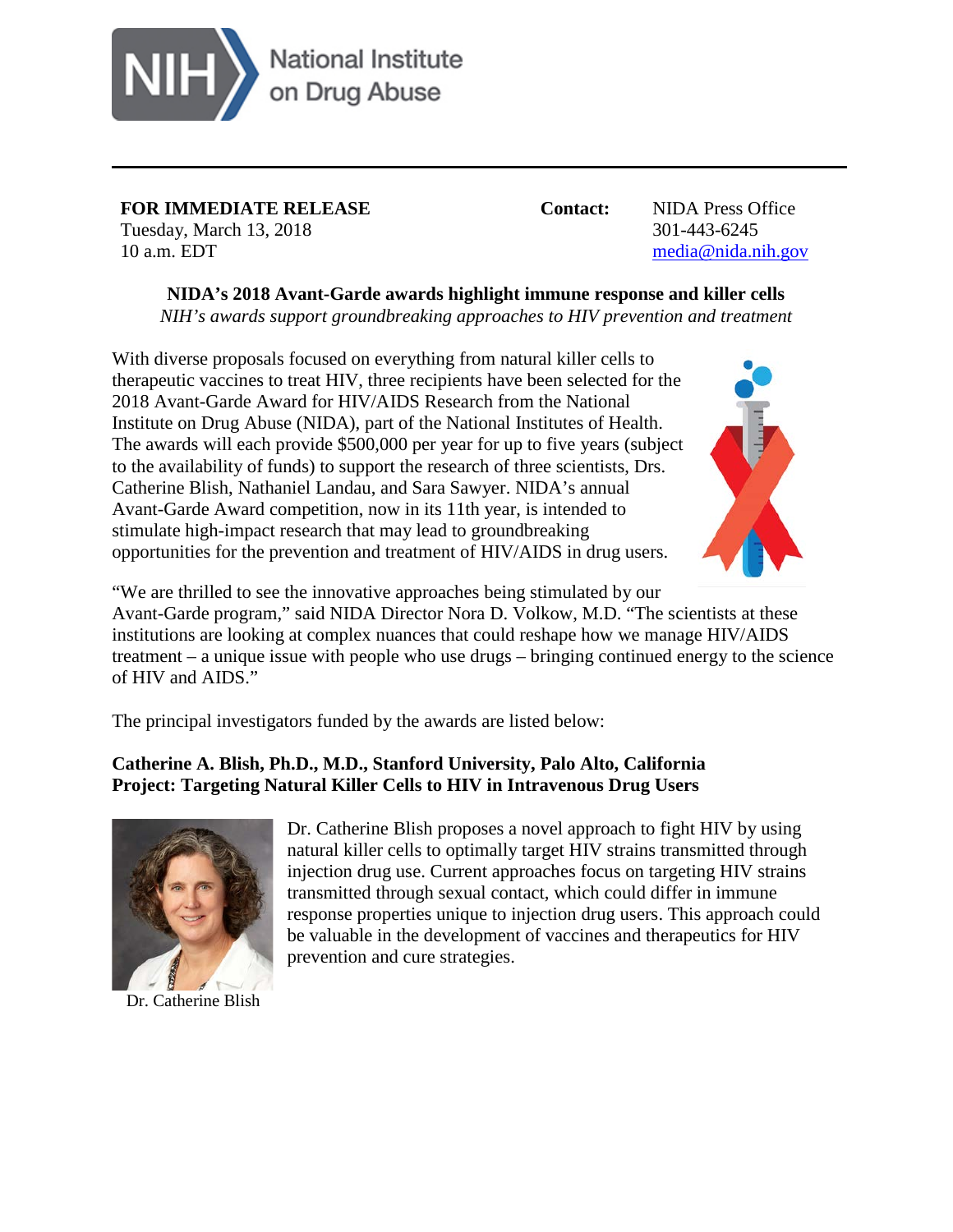## **Nathaniel R. Landau, Ph.D., New York University School of Medicine, New York City Project: Therapeutic Dendritic Cell Vaccine for HIV**



Dr. Nathaniel Landau

Dr. Nathaniel Landau proposes to develop a therapeutic vaccine that enhances the immune response against HIV so that patients can discontinue or reduce antiretroviral drug regimens. The long-term misuse of drugs including alcohol, methamphetamine and opioids is associated with suppressed immune responses. For such individuals, stimulation of an immune response via a vaccine could slow disease progression. Moreover, minimizing the need for treatment would be beneficial for those who may be less able to adhere to complex antiretroviral drug regimens.

## **Sara L. Sawyer, Ph.D., University of Colorado Boulder Project: Hunting the HIV-1 Unicorn**



Dr. Sara Sawyer proposes to open an exciting new platform for vaccine development. Currently, most HIV infections are HIV-1. A hindrance to HIV-1 vaccine development has been the lack of an effective animal model system in which to study transmission and develop vaccines. Dr. Sawyer proposes to harness mammalian genetics to identify an improved model, which could open up a whole new avenue of HIV/AIDS research.

Dr. Sara Sawyer

The Avant-Garde Awards are modeled after the [NIH Pioneer Awards](https://commonfund.nih.gov/pioneer/index) and are granted to fund scientists of exceptional creativity who propose high-impact research that could open new avenues for prevention and treatment of HIV/AIDS among people with substance use disorders.

For information about NIDA's AIDS Research Program, including the [Avant-Garde Award](http://www.drugabuse.gov/about-nida/organization/offices/office-nida-director-od/aids-research-program-arp/avant-garde-award-hivaids-research)  [Program for HIV/AIDS Research,](http://www.drugabuse.gov/about-nida/organization/offices/office-nida-director-od/aids-research-program-arp/avant-garde-award-hivaids-research) go to [www.drugabuse.gov/AIDS.](http://www.drugabuse.gov/AIDS) Read about selected [highlights of past Avant-Garde awardees.](http://www.drugabuse.gov/offices/office-nida-director-od/aids-research-program-arp/avant-garde-award-program-hivaids-drug-use-research/highlights-past-avant-garde-awardees)

Drs. Blish, Landau and Sawyer are funded under grant numbers DA046089-01, DA046100-01 and DA046108-01, respectively.

###

**About the National Institute on Drug Abuse (NIDA):** The National Institute on Drug Abuse (NIDA) is a component of the National Institutes of Health, U.S. Department of Health and Human Services. NIDA supports most of the world's research on the health aspects of drug use and addiction. The Institute carries out a large variety of programs to inform policy, improve practice, and advance addiction science. Fact sheets on the health effects of drugs and information on NIDA research and other activities can be found a[t www.drugabuse.gov,](https://www.drugabuse.gov/in-english) which is now compatible with your smartphone, iPad or tablet. To order publications in English or Spanish, call NIDA's DrugPubs research dissemination center at 1-877-NIDA-NIH or 240-645-0228 (TDD) or email requests to